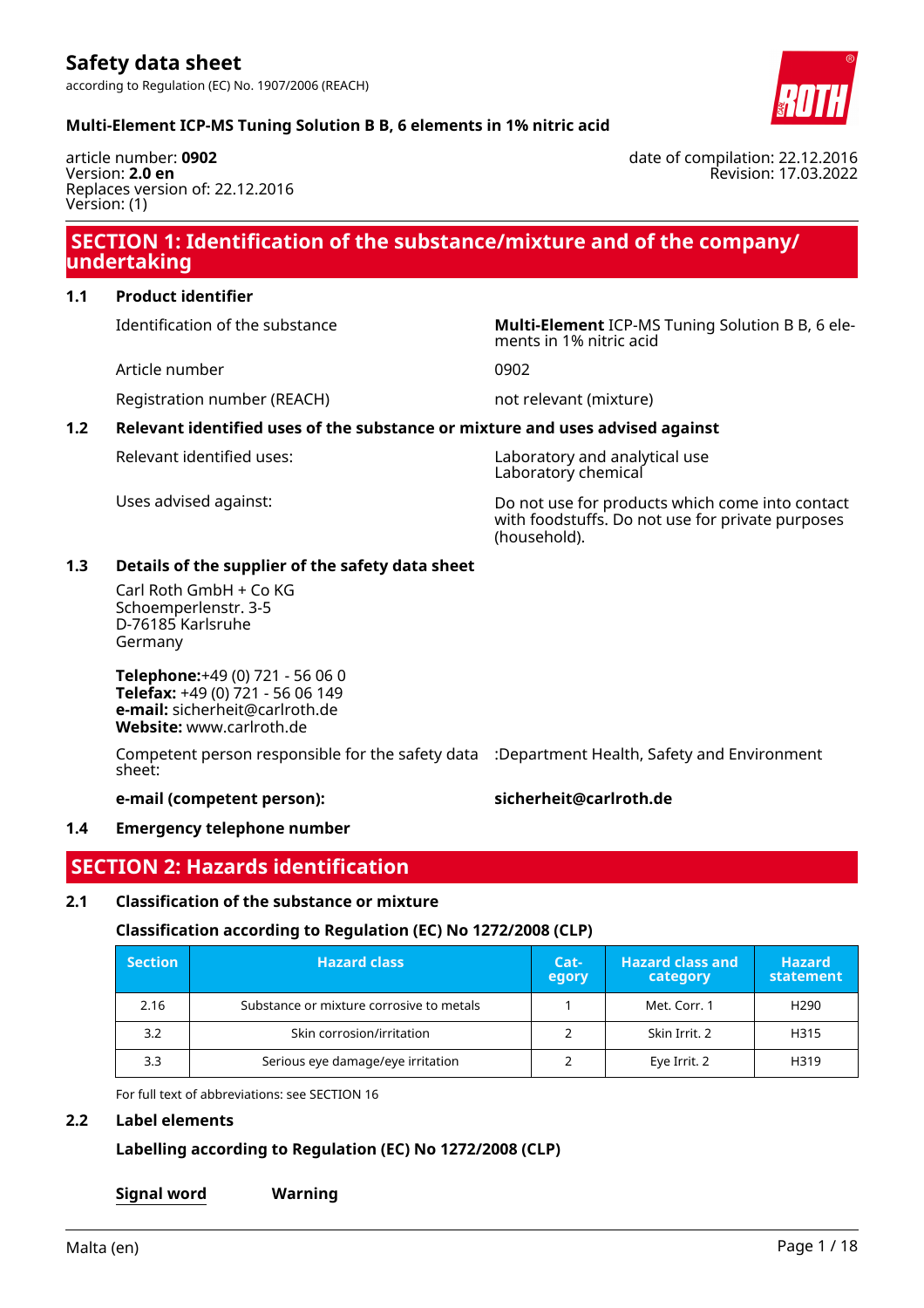according to Regulation (EC) No. 1907/2006 (REACH)



# **Multi-Element ICP-MS Tuning Solution B B, 6 elements in 1% nitric acid**

article number: **0902**

GHS05



### **Hazard statements**

| H <sub>290</sub> | May be corrosive to metals    |
|------------------|-------------------------------|
| H315             | Causes skin irritation        |
| H319             | Causes serious eye irritation |

#### **Precautionary statements**

**Precautionary statements - prevention**

P280 Wear protective gloves/protective clothing/eye protection/face protection

#### **Hazardous ingredients for labelling:** Nitric acid ...% [C ≤ 70 %]

#### **Labelling of packages where the contents do not exceed 125 ml**

Signal word: **Warning**

Symbol(s)



contains:  $Nitric acid ... % [C \le 70 %]$ 

# **2.3 Other hazards**

### **Results of PBT and vPvB assessment**

This mixture does not contain any substances that are assessed to be a PBT or a vPvB.

# **SECTION 3: Composition/information on ingredients**

### **3.1 Substances**

not relevant (mixture)

### **3.2 Mixtures**

### **Description of the mixture**

| Name of sub-<br>stance          | <b>Identifier</b>                                                     | $Wt\%$ | <b>Classification acc. to</b><br><b>GHS</b>                                                                            | <b>Pictograms</b> | <b>Notes</b>                   |
|---------------------------------|-----------------------------------------------------------------------|--------|------------------------------------------------------------------------------------------------------------------------|-------------------|--------------------------------|
| Nitric acid % $IC \le 70$<br>%1 | CAS No<br>7697-37-2<br>EC No<br>231-714-2<br>Index No<br>007-030-00-3 |        | Ox. Lig. 3 / H272<br>Met. Corr. 1 / H290<br>Acute Tox. 3 / H331<br>Skin Corr. 1A / H314<br>Eye Dam. 1 / H318<br>EUH071 | FE<br>$rac{1}{2}$ | B(a)<br>GHS-HC<br><b>IOELV</b> |

#### **Notes**

B(a): The classification refers to an aqueous solution

GHS-HC: Harmonised classification (the classification of the substance corresponds to the entry in the list according to 1272/ 2008/EC, Annex VI)

IOELV: Substance with a community indicative occupational exposure limit value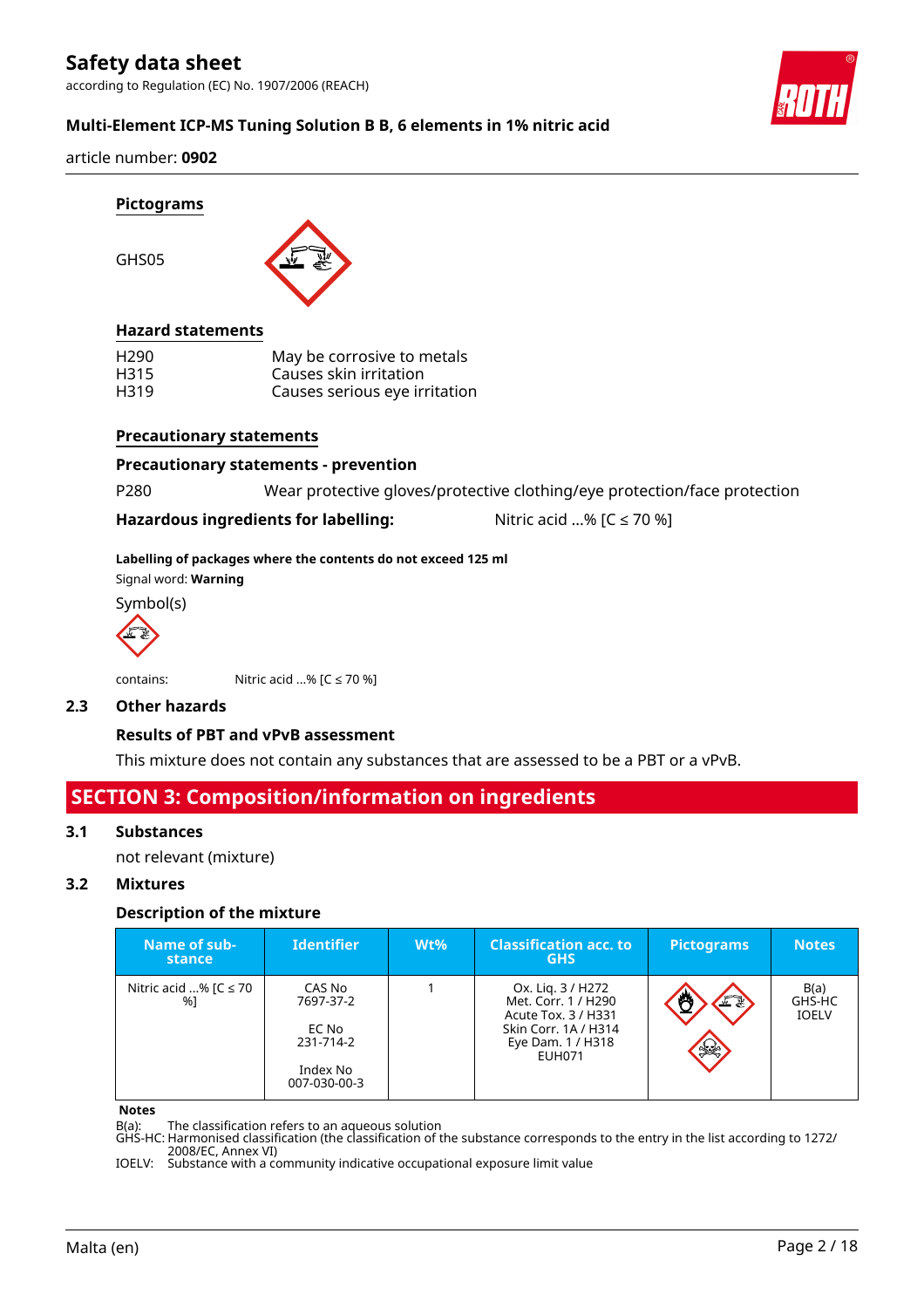according to Regulation (EC) No. 1907/2006 (REACH)



# **Multi-Element ICP-MS Tuning Solution B B, 6 elements in 1% nitric acid**

#### article number: **0902**

| Name of sub-<br>stance           | <b>Identifier</b>                                                     | <b>Specific Conc. Limits</b>                                                                            | <b>M-Factors</b>         | <b>ATE</b>     | <b>Exposure</b><br>route |
|----------------------------------|-----------------------------------------------------------------------|---------------------------------------------------------------------------------------------------------|--------------------------|----------------|--------------------------|
| Nitric acid % [C<br>$\leq 70$ %] | CAS No<br>7697-37-2<br>EC No<br>231-714-2<br>Index No<br>007-030-00-3 | Ox. Lig. 3; H272: C ≥ 65 %<br>Skin Corr. 1A; H314: C ≥ 20 %<br>Skin Corr. 1B; H314: 5 % $\leq$ C < 20 % | $\overline{\phantom{a}}$ | 2,65 $mg/1/4h$ | inhalation: va-<br>pour  |

For full text of abbreviations: see SECTION 16

# **SECTION 4: First aid measures**

### **4.1 Description of first aid measures**



#### **General notes**

Take off contaminated clothing.

#### **Following inhalation**

Provide fresh air. In all cases of doubt, or when symptoms persist, seek medical advice.

#### **Following skin contact**

Rinse skin with water/shower. In case of skin irritation, consult a physician.

#### **Following eye contact**

Irrigate copiously with clean, fresh water for at least 10 minutes, holding the eyelids apart. In case of eye irritation consult an ophthalmologist.

#### **Following ingestion**

Rinse mouth. Call a doctor if you feel unwell.

#### **4.2 Most important symptoms and effects, both acute and delayed**

Irritation

#### **4.3 Indication of any immediate medical attention and special treatment needed**

none

# **SECTION 5: Firefighting measures**

# **5.1 Extinguishing media**



# **Suitable extinguishing media**

co-ordinate firefighting measures to the fire surroundings water spray, alcohol resistant foam, dry extinguishing powder, BC-powder, carbon dioxide (CO<sub>2</sub>)

# **Unsuitable extinguishing media**

water jet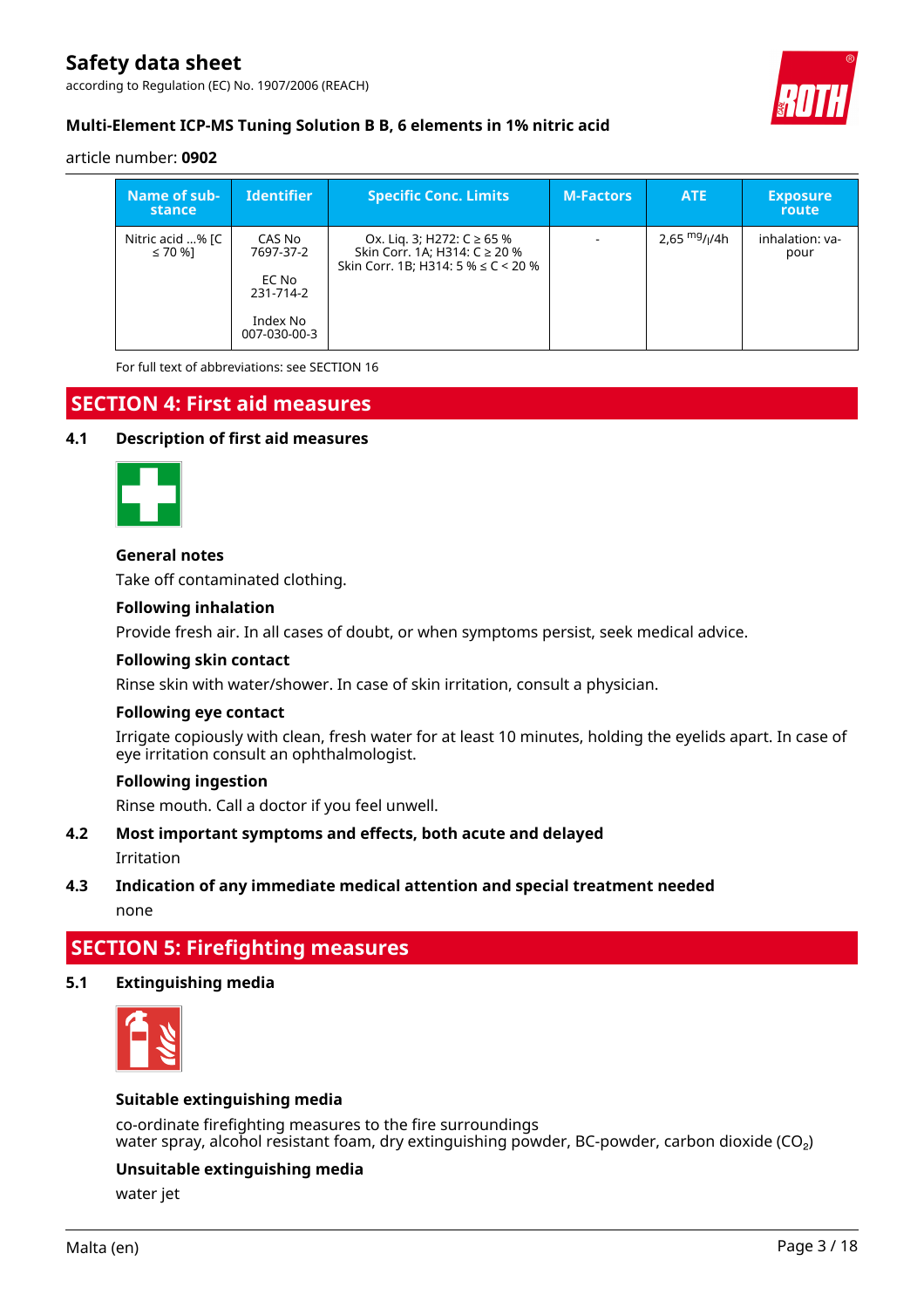according to Regulation (EC) No. 1907/2006 (REACH)

#### **Multi-Element ICP-MS Tuning Solution B B, 6 elements in 1% nitric acid**

article number: **0902**

# **5.2 Special hazards arising from the substance or mixture**

Non-combustible.

#### **Hazardous combustion products**

In case of fire may be liberated: Nitrogen oxides (NOx)

#### **5.3 Advice for firefighters**

In case of fire and/or explosion do not breathe fumes. Fight fire with normal precautions from a reasonable distance. Wear self-contained breathing apparatus.

# **SECTION 6: Accidental release measures**

**6.1 Personal precautions, protective equipment and emergency procedures**



#### **For non-emergency personnel**

Avoid contact with skin, eyes and clothes. Do not breathe vapour/spray.

### **6.2 Environmental precautions**

Keep away from drains, surface and ground water. The product is an acid. Before discharge into sewage plants the product normally needs to be neutralised.

### **6.3 Methods and material for containment and cleaning up**

#### **Advice on how to contain a spill**

Covering of drains.

### **Advice on how to clean up a spill**

Absorb with liquid-binding material (sand, diatomaceous earth, acid- or universal binding agents).

### **Other information relating to spills and releases**

Place in appropriate containers for disposal. Ventilate affected area.

### **6.4 Reference to other sections**

Hazardous combustion products: see section 5. Personal protective equipment: see section 8. Incompatible materials: see section 10. Disposal considerations: see section 13.

# **SECTION 7: Handling and storage**

# **7.1 Precautions for safe handling**

No special measures are necessary.

### **Advice on general occupational hygiene**

Wash hands before breaks and after work. Keep away from food, drink and animal feedingstuffs.

# **7.2 Conditions for safe storage, including any incompatibilities**

Keep container tightly closed.

### **Incompatible substances or mixtures**

Observe hints for combined storage.

#### **Consideration of other advice:**

### **Specific designs for storage rooms or vessels**

Recommended storage temperature: 15 – 25 °C

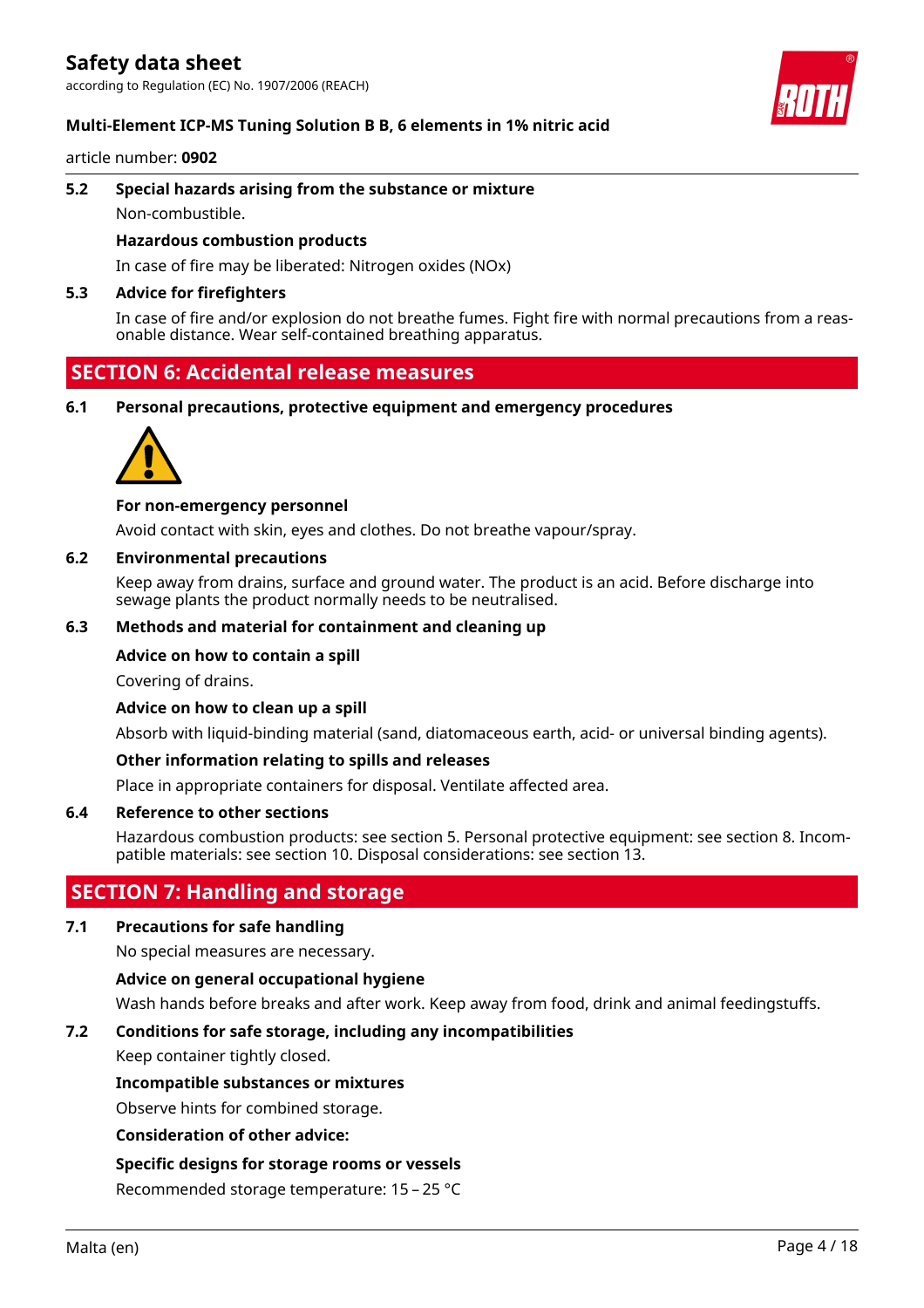according to Regulation (EC) No. 1907/2006 (REACH)



# **Multi-Element ICP-MS Tuning Solution B B, 6 elements in 1% nitric acid**

article number: **0902**

# **7.3 Specific end use(s)**

No information available.

# **SECTION 8: Exposure controls/personal protection**

### **8.1 Control parameters**

# **National limit values**

# **Occupational exposure limit values (Workplace Exposure Limits)**

| Cou<br>ntr<br>y | Name of agent | <b>CAS No</b> | Identi-<br>fier | <b>TW</b><br>A<br>[pp<br>m] | <b>TWA</b><br>[mq/<br>m <sup>3</sup> | STE:<br>ь<br>[pp<br>[m] | <b>STEL</b><br>$\lceil \mathsf{mq}/ \rceil$<br>m <sup>3</sup> | <b>Ceil</b><br>-ing<br>ч<br>$[$ pp<br>m] | Ceil-<br>ing-C ا<br>[mg/<br>$\mathsf{m}^{\mathsf{s}}$ ] | Nota-<br>tion | <b>Source</b>  |
|-----------------|---------------|---------------|-----------------|-----------------------------|--------------------------------------|-------------------------|---------------------------------------------------------------|------------------------------------------|---------------------------------------------------------|---------------|----------------|
| EU              | nitric acid   | 7697-37-      | <b>IOELV</b>    |                             |                                      |                         | 2,6                                                           |                                          |                                                         |               | 2006/15/<br>EC |
| MT              | nitric acid   | 7697-37-      | <b>OELV</b>     |                             |                                      |                         | 2,6                                                           |                                          |                                                         |               | CAP. 424       |

**Notation**<br>Ceiling-C

Ceiling-C Ceiling value is a limit value above which exposure should not occur

Short-term exposure limit: a limit value above which exposure should not occur and which is related to a 15minute period (unless otherwise specified)

TWA Time-weighted average (long-term exposure limit): measured or calculated in relation to a reference period of 8 hours time-weighted average (unless otherwise specified)

### **8.2 Exposure controls**

### **Individual protection measures (personal protective equipment)**

### **Eye/face protection**



Use safety goggle with side protection.

# **Skin protection**



### **• hand protection**

Wear suitable gloves. Chemical protection gloves are suitable, which are tested according to EN 374. For special purposes, it is recommended to check the resistance to chemicals of the protective gloves mentioned above together with the supplier of these gloves. The times are approximate values from measurements at 22 ° C and permanent contact. Increased temperatures due to heated substances, body heat etc. and a reduction of the effective layer thickness by stretching can lead to a considerable reduction of the breakthrough time. If in doubt, contact manufacturer. At an approx. 1.5 times larger / smaller layer thickness, the respective breakthrough time is doubled / halved. The data apply only to the pure substance. When transferred to substance mixtures, they may only be considered as a guide.

### **• type of material**

NBR (Nitrile rubber)

#### **• material thickness**

>0,11 mm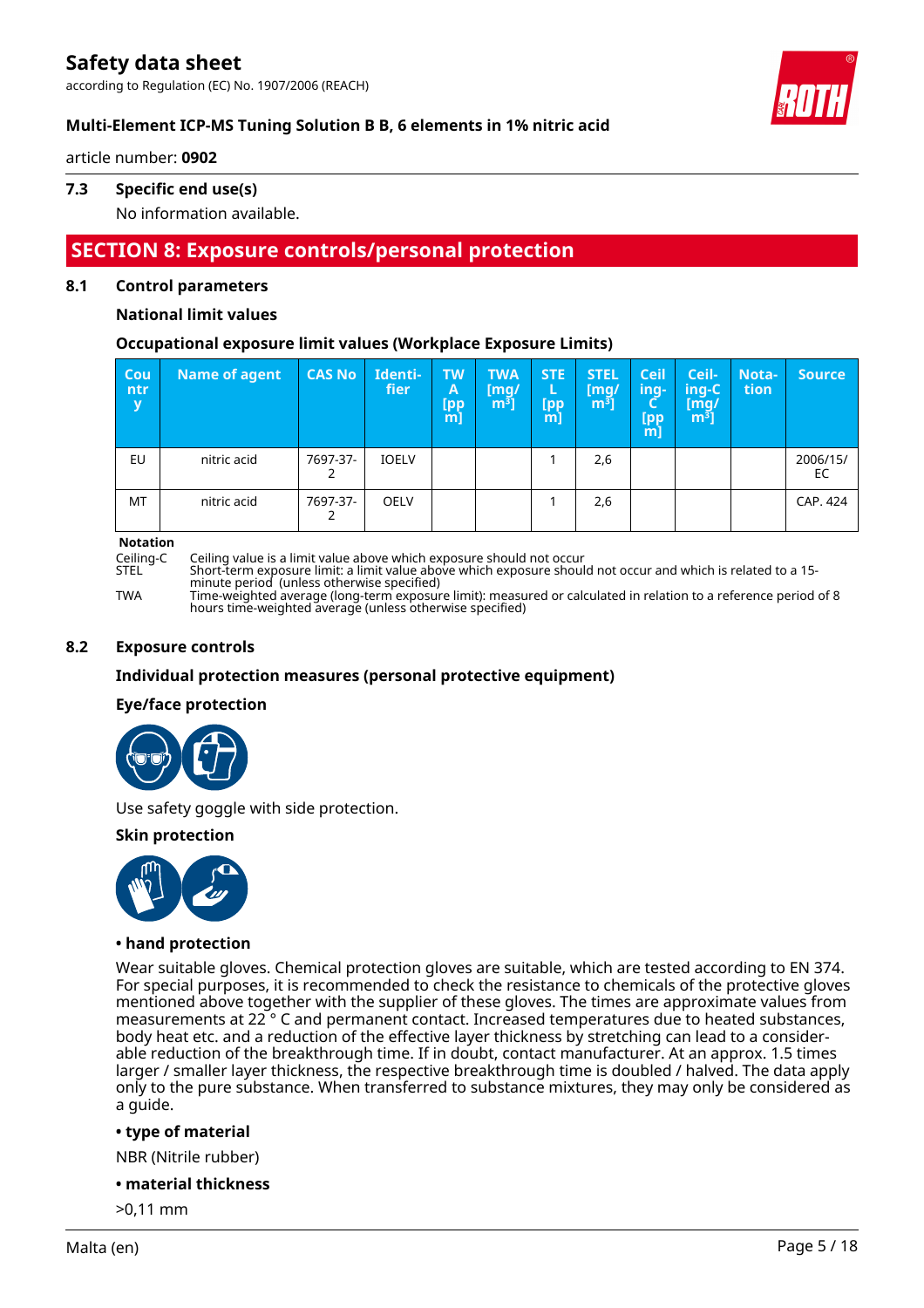according to Regulation (EC) No. 1907/2006 (REACH)

#### **Multi-Element ICP-MS Tuning Solution B B, 6 elements in 1% nitric acid**

article number: **0902**

#### **• breakthrough times of the glove material**

>480 minutes (permeation: level 6)

#### **• other protection measures**

Take recovery periods for skin regeneration. Preventive skin protection (barrier creams/ointments) is recommended.

#### **Respiratory protection**



Respiratory protection necessary at: Aerosol or mist formation.

#### **Environmental exposure controls**

Keep away from drains, surface and ground water.

# **SECTION 9: Physical and chemical properties**

# **9.1 Information on basic physical and chemical properties**

| Physical state                                              | liquid                                        |
|-------------------------------------------------------------|-----------------------------------------------|
| Colour                                                      | colourless                                    |
| Odour                                                       | characteristic                                |
| Melting point/freezing point                                | $-0$ °C                                       |
| Boiling point or initial boiling point and boiling<br>range | ~100 °C at 1.013 hPa                          |
| Flammability                                                | non-combustible                               |
| Lower and upper explosion limit                             | not determined                                |
| Flash point                                                 | not determined                                |
| Auto-ignition temperature                                   | not determined                                |
| Decomposition temperature                                   | not relevant                                  |
| pH (value)                                                  | $<$ 2                                         |
| Kinematic viscosity                                         | not determined                                |
| Solubility(ies)                                             |                                               |
| Water solubility                                            | miscible in any proportion                    |
| Partition coefficient                                       |                                               |
| Partition coefficient n-octanol/water (log value):          | not relevant (inorganic)                      |
|                                                             |                                               |
| Vapour pressure                                             | not determined                                |
| Density and/or relative density                             |                                               |
| Density                                                     | ~1 $9/$ <sub>cm</sub> at 20 °C                |
| Relative vapour density                                     | information on this property is not available |
|                                                             |                                               |

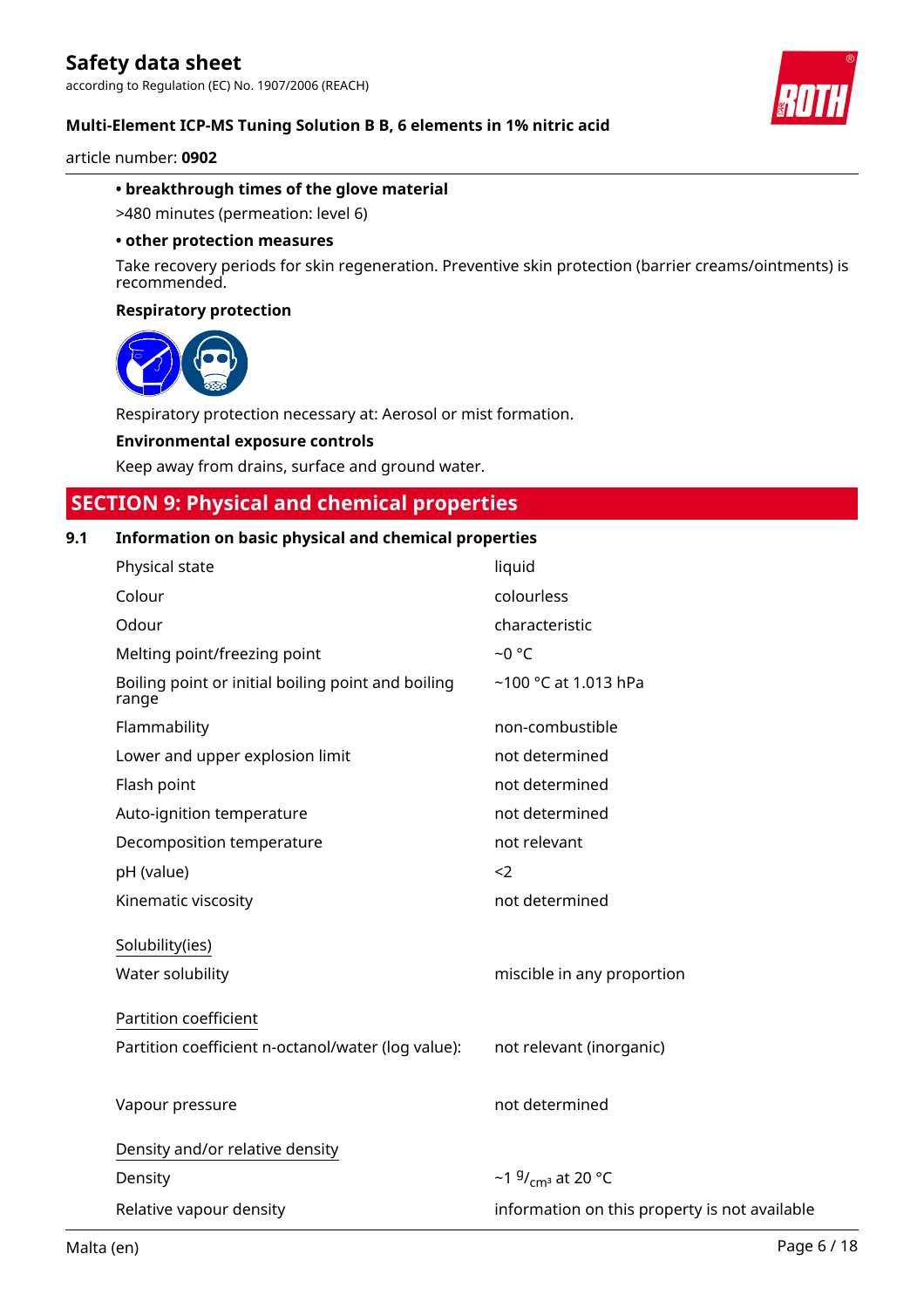according to Regulation (EC) No. 1907/2006 (REACH)

# **Multi-Element ICP-MS Tuning Solution B B, 6 elements in 1% nitric acid**

article number: **0902**

|     | Particle characteristics                               | not relevant (liquid)           |
|-----|--------------------------------------------------------|---------------------------------|
|     | Other safety parameters                                |                                 |
|     | Oxidising properties                                   | none                            |
| 9.2 | <b>Other information</b>                               |                                 |
|     | Information with regard to physical hazard<br>classes: |                                 |
|     | Corrosive to metals                                    | category 1: corrosive to metals |
|     | Other safety characteristics:                          |                                 |
|     | Miscibility                                            | completely miscible with water  |

# **SECTION 10: Stability and reactivity**

#### **10.1 Reactivity**

Substance or mixture corrosive to metals.

#### **10.2 Chemical stability**

The material is stable under normal ambient and anticipated storage and handling conditions of temperature and pressure.

#### **10.3 Possibility of hazardous reactions**

**Violent reaction with:** Ammonia (NH3), Bases, Metals, Reducing agents, Strong alkali, Organic solvents

#### **10.4 Conditions to avoid**

Keep away from heat.

### **10.5 Incompatible materials**

different metals (due to the release of hydrogen in an acid/alkaline medium)

### **10.6 Hazardous decomposition products**

Hazardous combustion products: see section 5.

# **SECTION 11: Toxicological information**

### **11.1 Information on hazard classes as defined in Regulation (EC) No 1272/2008**

Test data are not available for the complete mixture.

#### **Classification procedure**

The method for classification of the mixture is based on ingredients of the mixture (additivity formula).

### **Classification according to GHS (1272/2008/EC, CLP)**

### **Acute toxicity**

Shall not be classified as acutely toxic.

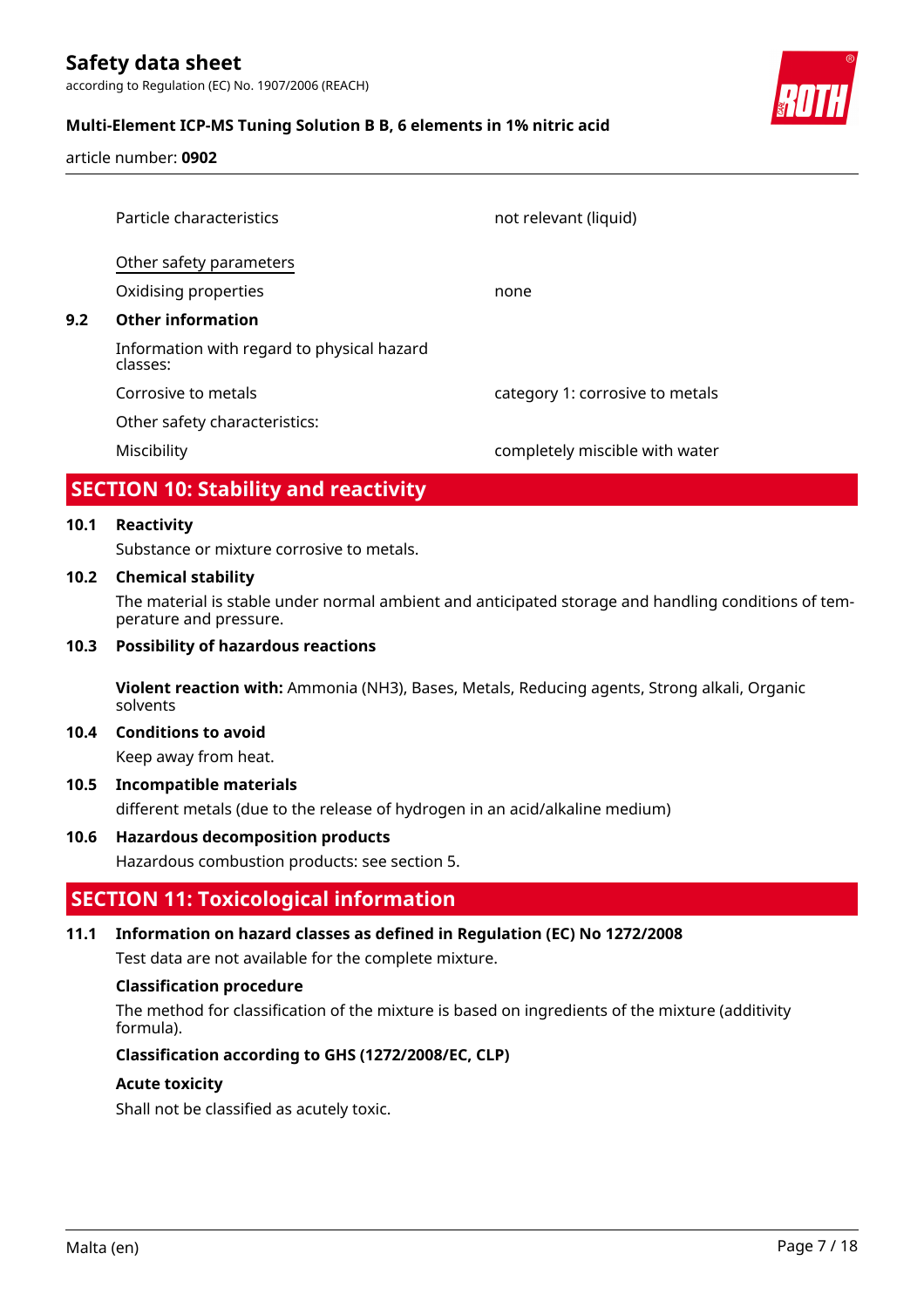according to Regulation (EC) No. 1907/2006 (REACH)



# **Multi-Element ICP-MS Tuning Solution B B, 6 elements in 1% nitric acid**

### article number: **0902**

| Acute toxicity estimate (ATE) of components of the mixture |               |               |                                 |  |                       |                              |                |                |  |
|------------------------------------------------------------|---------------|---------------|---------------------------------|--|-----------------------|------------------------------|----------------|----------------|--|
| <b>Name of substance</b>                                   |               | <b>CAS No</b> |                                 |  | <b>Exposure route</b> |                              | <b>ATE</b>     |                |  |
| Nitric acid % $[C \le 70$ %]                               |               |               | 7697-37-2<br>inhalation: vapour |  |                       |                              | 2,65 $mg/1/4h$ |                |  |
| Acute toxicity of components of the mixture                |               |               |                                 |  |                       |                              |                |                |  |
| <b>Name of substance</b>                                   | <b>CAS No</b> |               | <b>Exposure</b><br>route        |  | <b>Endpoint</b>       | <b>Value</b>                 |                | <b>Species</b> |  |
| Nitric acid % $[C \le 70$ %]                               | 7697-37-2     |               | inhalation: ya-<br>pour         |  | <b>LC50</b>           | $>2.65$ mg/ <sub>1</sub> /4h |                | rat            |  |

# **Skin corrosion/irritation**

Causes skin irritation.

### **Serious eye damage/eye irritation**

Causes serious eye irritation.

### **Respiratory or skin sensitisation**

Shall not be classified as a respiratory or skin sensitiser.

#### **Germ cell mutagenicity**

Shall not be classified as germ cell mutagenic.

#### **Carcinogenicity**

Shall not be classified as carcinogenic.

#### **Reproductive toxicity**

Shall not be classified as a reproductive toxicant.

### **Specific target organ toxicity - single exposure**

Shall not be classified as a specific target organ toxicant (single exposure).

### **Specific target organ toxicity - repeated exposure**

Shall not be classified as a specific target organ toxicant (repeated exposure).

#### **Aspiration hazard**

Shall not be classified as presenting an aspiration hazard.

### **Symptoms related to the physical, chemical and toxicological characteristics**

#### **• If swallowed**

Data are not available.

#### **• If in eyes**

Causes serious eye irritation

#### **• If inhaled**

Data are not available.

# **• If on skin**

causes skin irritation

### **• Other information**

This information is based upon the present state of our knowledge.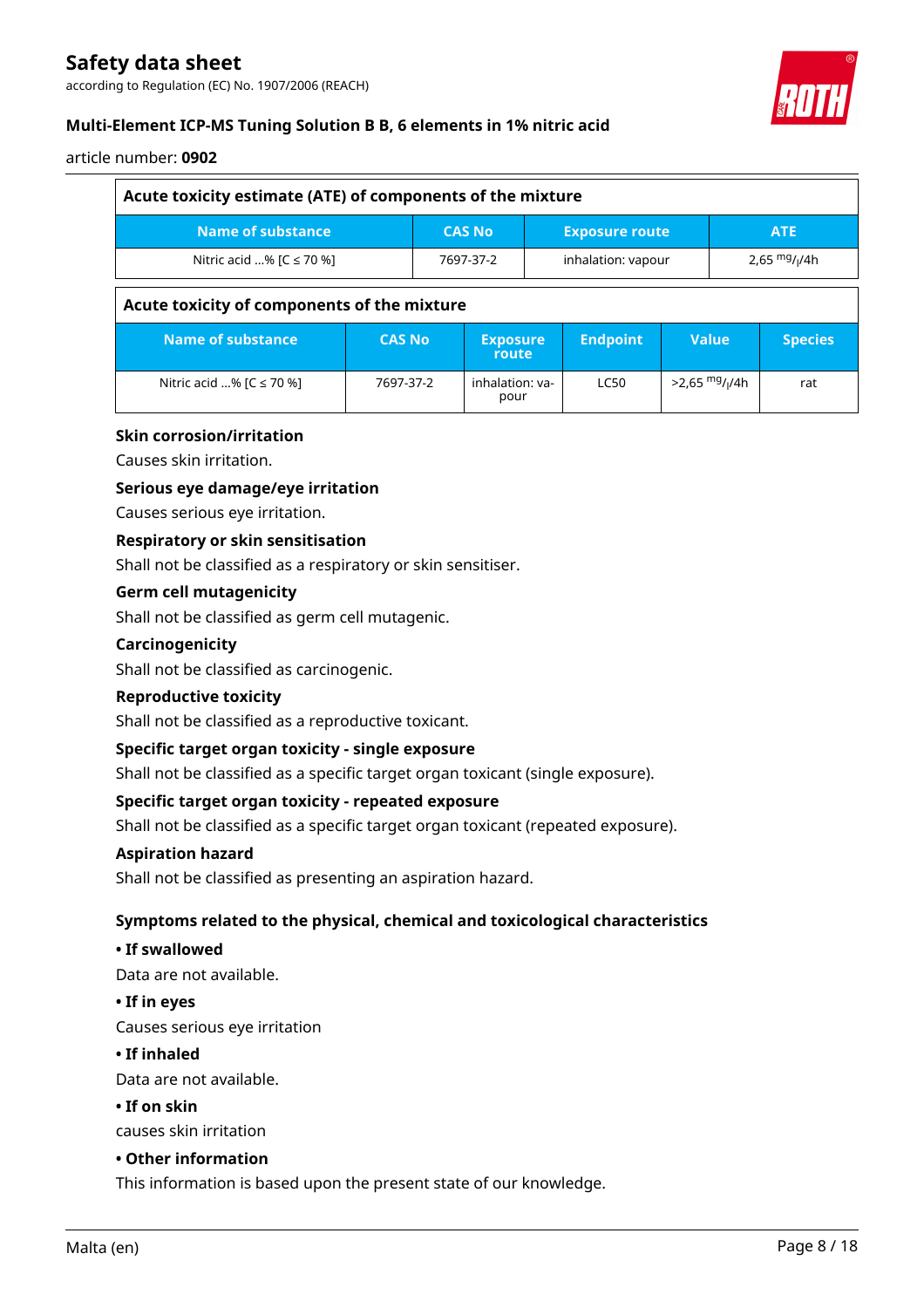according to Regulation (EC) No. 1907/2006 (REACH)



article number: **0902**

- **11.2 Endocrine disrupting properties** None of the ingredients are listed.
- **11.3 Information on other hazards** There is no additional information.

# **SECTION 12: Ecological information**

### **12.1 Toxicity**

Shall not be classified as hazardous to the aquatic environment.

### **Biodegradation**

The methods for determining the biological degradability are not applicable to inorganic substances.

**12.2 Process of degradability** Data are not available.

- **12.3 Bioaccumulative potential** Data are not available.
- **12.4 Mobility in soil** Data are not available.
- **12.5 Results of PBT and vPvB assessment** Data are not available.
- **12.6 Endocrine disrupting properties** None of the ingredients are listed.
- **12.7 Other adverse effects** Data are not available.

# **SECTION 13: Disposal considerations**

### **13.1 Waste treatment methods**



This material and its container must be disposed of as hazardous waste. Dispose of contents/container in accordance with local/regional/national/international regulations.

#### **Sewage disposal-relevant information**

Do not empty into drains.

#### **Waste treatment of containers/packagings**

It is a dangerous waste; only packagings which are approved (e.g. acc. to ADR) may be used.

#### **13.2 Relevant provisions relating to waste**

The allocation of waste identity numbers/waste descriptions must be carried out according to the EEC, specific to the industry and process. Waste catalogue ordinance (Germany).

#### **13.3 Remarks**

Waste shall be separated into the categories that can be handled separately by the local or national waste management facilities. Please consider the relevant national or regional provisions.

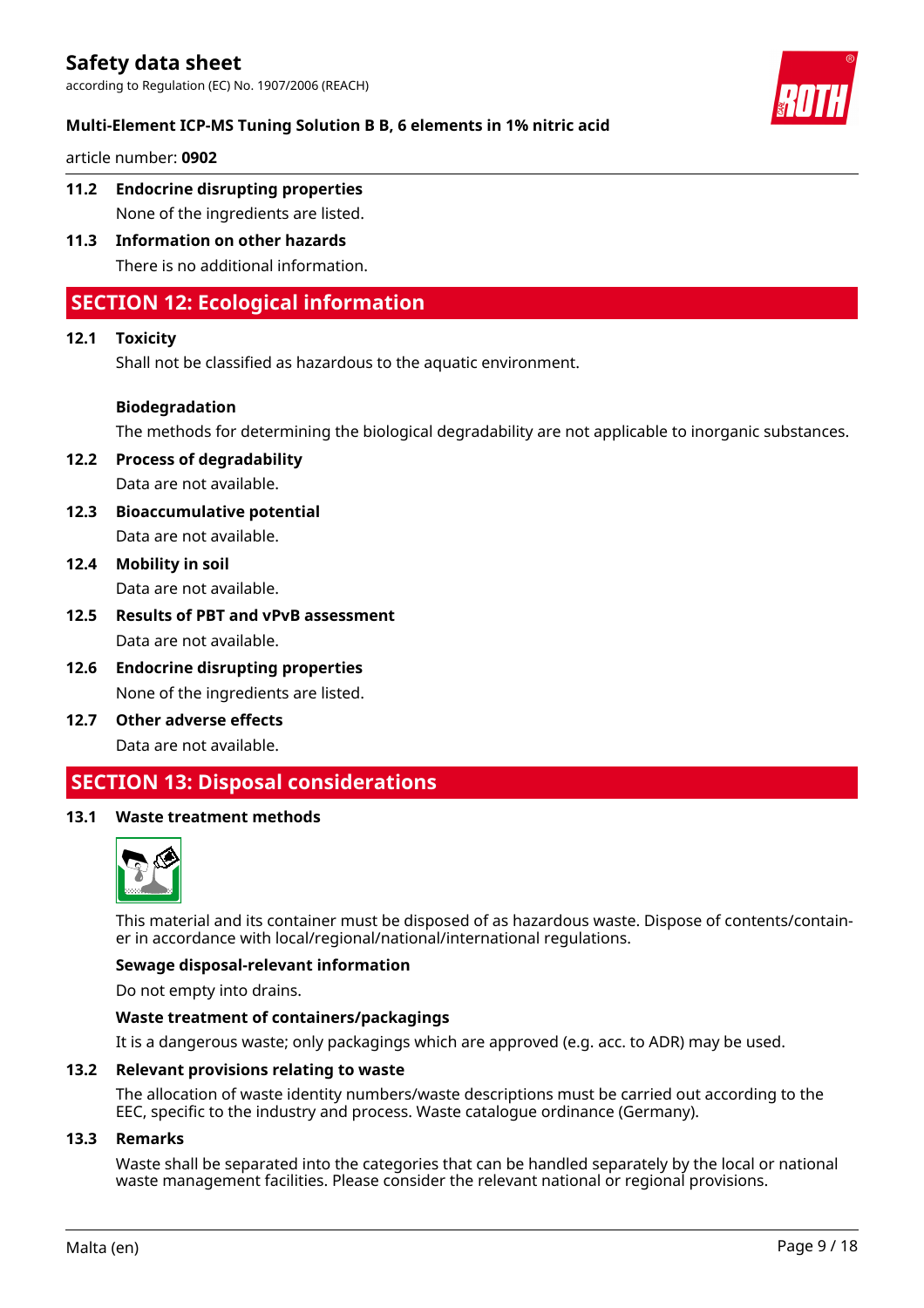according to Regulation (EC) No. 1907/2006 (REACH)

### **Multi-Element ICP-MS Tuning Solution B B, 6 elements in 1% nitric acid**

article number: **0902**

|      | <b>SECTION 14: Transport information</b>                                                                                                                                                                                                                                                 |                                                                            |
|------|------------------------------------------------------------------------------------------------------------------------------------------------------------------------------------------------------------------------------------------------------------------------------------------|----------------------------------------------------------------------------|
| 14.1 | <b>UN number or ID number</b>                                                                                                                                                                                                                                                            |                                                                            |
|      | <b>ADR</b>                                                                                                                                                                                                                                                                               | <b>UN 3264</b>                                                             |
|      | IMDG-Code                                                                                                                                                                                                                                                                                | <b>UN 3264</b>                                                             |
|      | <b>ICAO-TI</b>                                                                                                                                                                                                                                                                           | <b>UN 3264</b>                                                             |
| 14.2 | UN proper shipping name                                                                                                                                                                                                                                                                  |                                                                            |
|      | <b>ADR</b>                                                                                                                                                                                                                                                                               | CORROSIVE LIQUID, ACIDIC, INORGANIC, N.O.S.                                |
|      | IMDG-Code                                                                                                                                                                                                                                                                                | CORROSIVE LIQUID, ACIDIC, INORGANIC, N.O.S.                                |
|      | <b>ICAO-TI</b>                                                                                                                                                                                                                                                                           | Corrosive liquid, acidic, inorganic, n.o.s.                                |
|      | Technical name (hazardous ingredients)                                                                                                                                                                                                                                                   | Nitric acid % [ $C \le 70$ %], Cobalt powder                               |
| 14.3 | <b>Transport hazard class(es)</b>                                                                                                                                                                                                                                                        |                                                                            |
|      | <b>ADR</b>                                                                                                                                                                                                                                                                               | 8                                                                          |
|      | IMDG-Code                                                                                                                                                                                                                                                                                | 8                                                                          |
|      | <b>ICAO-TI</b>                                                                                                                                                                                                                                                                           | 8                                                                          |
| 14.4 | <b>Packing group</b>                                                                                                                                                                                                                                                                     |                                                                            |
|      | <b>ADR</b>                                                                                                                                                                                                                                                                               | III                                                                        |
|      | IMDG-Code                                                                                                                                                                                                                                                                                | III                                                                        |
|      | <b>ICAO-TI</b>                                                                                                                                                                                                                                                                           | III                                                                        |
| 14.5 | <b>Environmental hazards</b>                                                                                                                                                                                                                                                             | non-environmentally hazardous acc. to the dan-<br>gerous goods regulations |
| 14.6 | <b>Special precautions for user</b>                                                                                                                                                                                                                                                      |                                                                            |
|      | $\mathbf{r}$ , $\mathbf{r}$ , and $\mathbf{r}$ , and $\mathbf{r}$ , and $\mathbf{r}$ , and $\mathbf{r}$ , and $\mathbf{r}$ , and $\mathbf{r}$ , and $\mathbf{r}$ , and $\mathbf{r}$ , and $\mathbf{r}$ , and $\mathbf{r}$ , and $\mathbf{r}$ , and $\mathbf{r}$ , and $\mathbf{r}$ , and |                                                                            |

# Provisions for dangerous goods (ADR) should be complied within the premises.

# **14.7 Maritime transport in bulk according to IMO instruments**

The cargo is not intended to be carried in bulk.

# **14.8 Information for each of the UN Model Regulations**

# **Transport of dangerous goods by road, rail and inland waterway (ADR/RID/ADN) - Additional information** Proper shipping name **CORROSIVE LIQUID, ACIDIC, INORGANIC, N.O.S.** Particulars in the transport document UN3264, CORROSIVE LIQUID, ACIDIC, INORGAN-IC, N.O.S., (Nitric acid ...% [C ≤ 70 %], Cobalt powder, solution), 8, III, (E) Classification code C1 Danger label(s) 8

| $\mathcal{N}$            |     |
|--------------------------|-----|
| Special provisions (SP)  | 274 |
| Excepted quantities (EQ) | F1  |

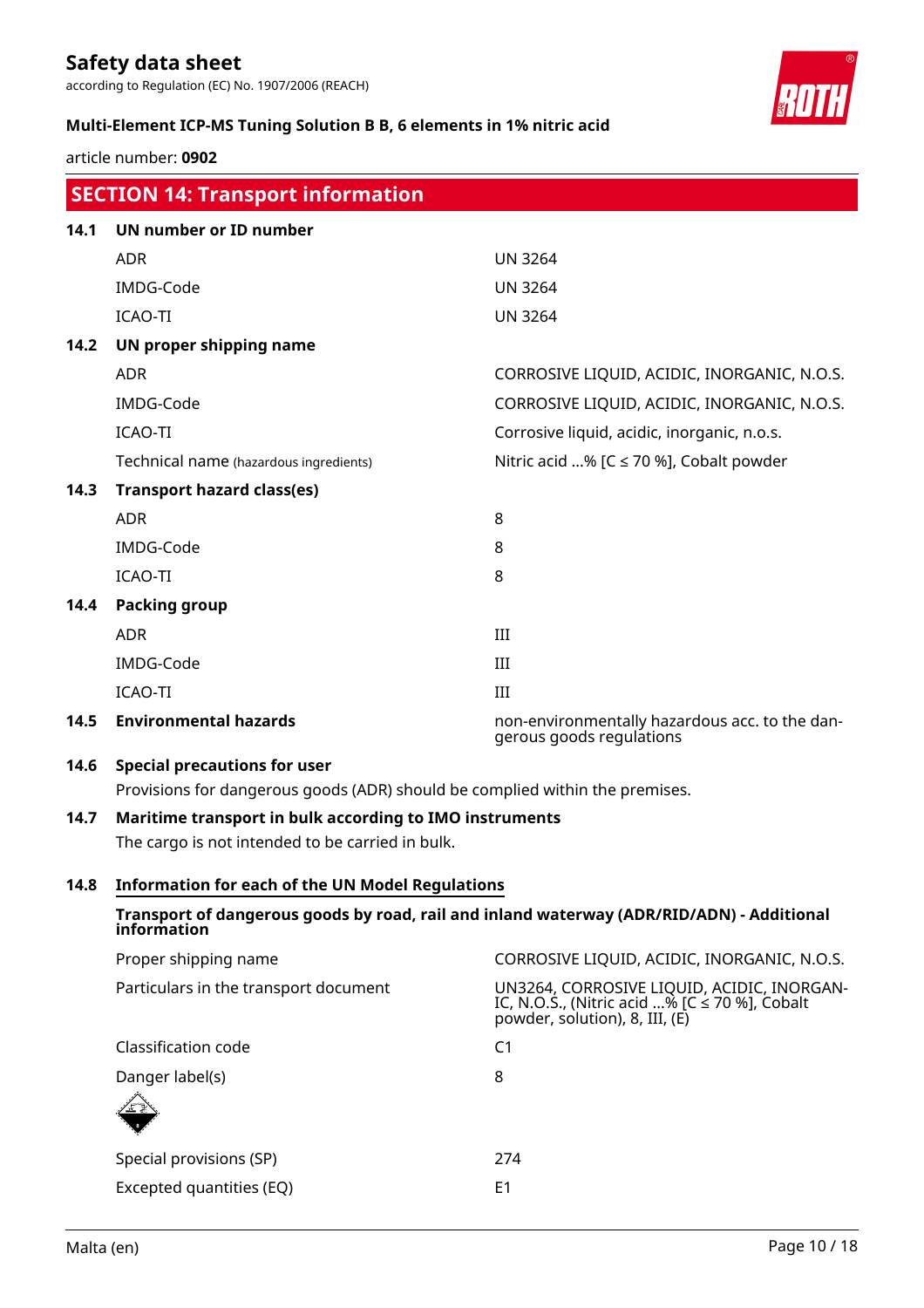according to Regulation (EC) No. 1907/2006 (REACH)



# **Multi-Element ICP-MS Tuning Solution B B, 6 elements in 1% nitric acid**

| article number: 0902                                                               |                                                                                                                               |
|------------------------------------------------------------------------------------|-------------------------------------------------------------------------------------------------------------------------------|
| Limited quantities (LQ)                                                            | 5L                                                                                                                            |
| Transport category (TC)                                                            | 3                                                                                                                             |
| Tunnel restriction code (TRC)                                                      | E                                                                                                                             |
| Hazard identification No                                                           | 80                                                                                                                            |
| <b>International Maritime Dangerous Goods Code (IMDG) - Additional information</b> |                                                                                                                               |
| Proper shipping name                                                               | CORROSIVE LIQUID, ACIDIC, INORGANIC, N.O.S.                                                                                   |
| Particulars in the shipper's declaration                                           | UN3264, CORROSIVE LIQUID, ACIDIC, INORGAN-<br>IC, N.O.S., (Nitric acid % [C $\leq$ 70 %], Cobalt<br>powder, solution), 8, III |
| Marine pollutant                                                                   |                                                                                                                               |
| Danger label(s)                                                                    | 8                                                                                                                             |
|                                                                                    |                                                                                                                               |
| Special provisions (SP)                                                            | 223, 274                                                                                                                      |
| Excepted quantities (EQ)                                                           | E <sub>1</sub>                                                                                                                |
| Limited quantities (LQ)                                                            | 5 <sub>L</sub>                                                                                                                |
| EmS                                                                                | $F-A, S-B$                                                                                                                    |
| Stowage category                                                                   | A                                                                                                                             |
| <b>Segregation group</b>                                                           | 1 - Acids                                                                                                                     |
| International Civil Aviation Organization (ICAO-IATA/DGR) - Additional information |                                                                                                                               |
| Proper shipping name                                                               | Corrosive liquid, acidic, inorganic, n.o.s.                                                                                   |
| Particulars in the shipper's declaration                                           | UN3264, Corrosive liquid, acidic, inorganic, n.o.s.,<br>(Nitric acid % [C ≤ 70 %], Cobalt powder, solu-<br>tion), 8, III      |
| Danger label(s)                                                                    | 8                                                                                                                             |
|                                                                                    |                                                                                                                               |
| Special provisions (SP)                                                            | A3                                                                                                                            |
| Excepted quantities (EQ)                                                           | E1                                                                                                                            |
| Limited quantities (LQ)                                                            | 1 <sub>L</sub>                                                                                                                |

# **SECTION 15: Regulatory information**

**15.1 Safety, health and environmental regulations/legislation specific for the substance or mixture Relevant provisions of the European Union (EU)**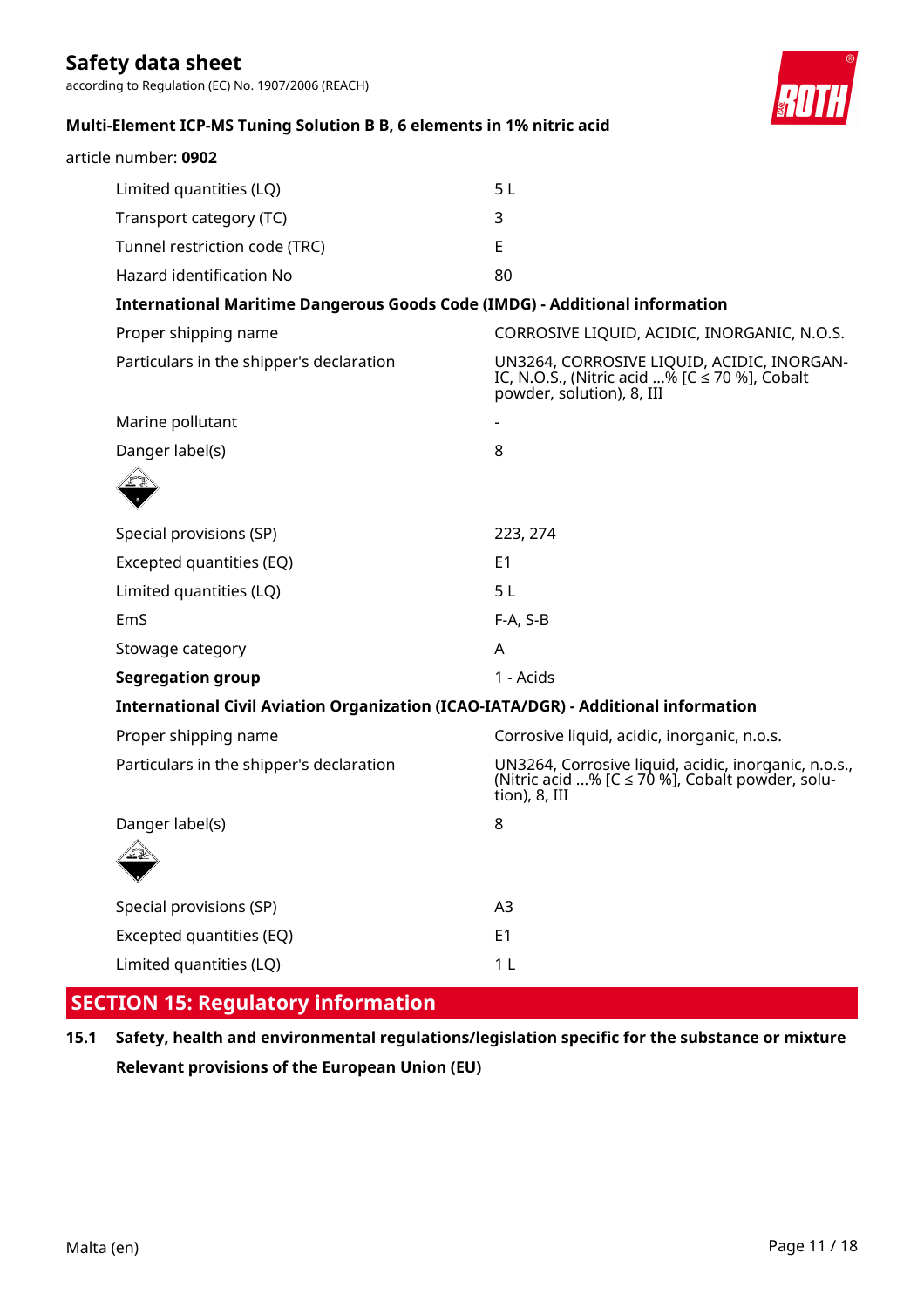according to Regulation (EC) No. 1907/2006 (REACH)



# **Multi-Element ICP-MS Tuning Solution B B, 6 elements in 1% nitric acid**

article number: **0902**

| <b>Restrictions according to REACH, Annex XVII</b>         |                                                                                                          |               |                    |           |  |  |  |
|------------------------------------------------------------|----------------------------------------------------------------------------------------------------------|---------------|--------------------|-----------|--|--|--|
| Dangerous substances with restrictions (REACH, Annex XVII) |                                                                                                          |               |                    |           |  |  |  |
| Name of substance.                                         | Name acc. to inventory                                                                                   | <b>CAS No</b> | <b>Restriction</b> | <b>No</b> |  |  |  |
| B, 6 elements in 1% nitric acid                            | this product meets the criteria for<br>classification in accordance with Reg-<br>ulation No 1272/2008/EC |               | R <sub>3</sub>     |           |  |  |  |
| Nitric acid % $[C \le 70$ %]                               | substances in tattoo inks and perman-<br>ent make-up                                                     |               | R75                | 75        |  |  |  |

#### **Legend**

R3 1. Shall not be used in:

- ornamental articles intended to produce light or colour effects by means of different phases, for example in ornamental lamps and ashtrays,

- tricks and jokes,

- games for one or more participants, or any article intended to be used as such, even with ornamental aspects,

2. Articles not complying with paragraph 1 shall not be placed on the market. 3. Shall not be placed on the market if they contain a colouring agent, unless required for fiscal reasons, or perfume, or both, if they:

— can be used as fuel in decorative oil lamps for supply to the general public, and

— present an aspiration hazard and are labelled with H304.

4. Decorative oil lamps for supply to the general public shall not be placed on the market unless they conform to the European Standard on Decorative oil lamps (EN 14059) adopted by the European Committee for Standardisation (CEN).

5. Without prejudice to the implementation of other Union provisions relating to the classification, labelling and packaging of substances and mixtures, suppliers shall ensure, before the placing on the market, that the following requirements are met:

(a) lamp oils, labelled with H304, intended for supply to the general public are visibly, legibly and indelibly marked as follows: "Keep lamps filled with this liquid out of the reach of children"; and, by 1 December 2010, "Just a sip of lamp oil – or even sucking the wick of lamps – may lead to life-threatening lung damage";

(b) grill lighter fluids, labelled with H304, intended for supply to the general public are legibly and indelibly marked by 1 December 2010 as follows: 'Just a sip of grill lighter fluid may lead to life threatening lung damage'; (c) lamps oils and grill lighters, labelled with H304, intended for supply to the general public are packaged in black opaque containers not exceeding 1 litre by 1 December 2010.';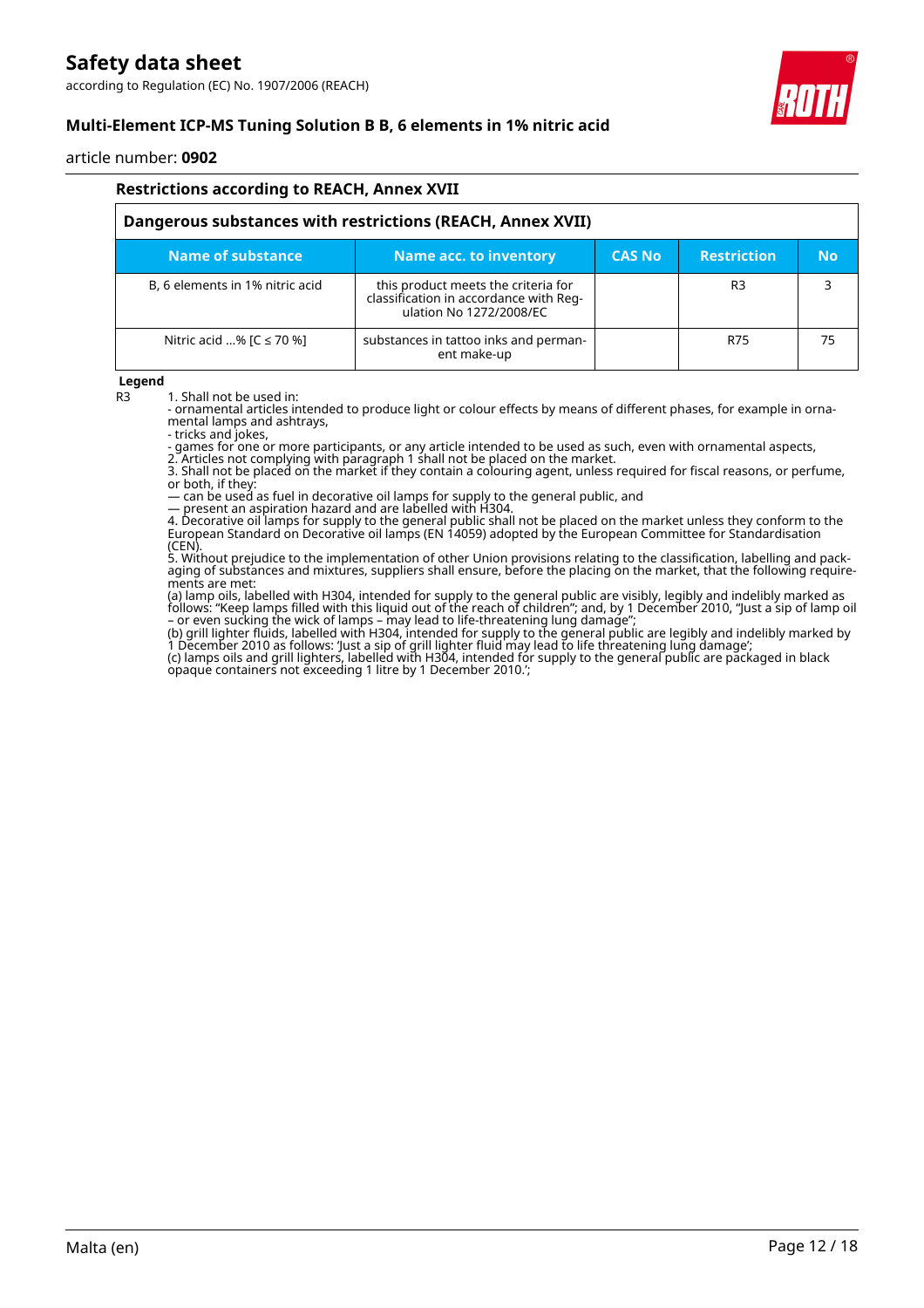**Multi-Element ICP-MS Tuning Solution B B, 6 elements in 1% nitric acid**

#### article number: **0902**



8. Mixtures that do not contain the statement "Mixture for use in tattoos or permanent make-up" shall not be used for tattooing purposes.

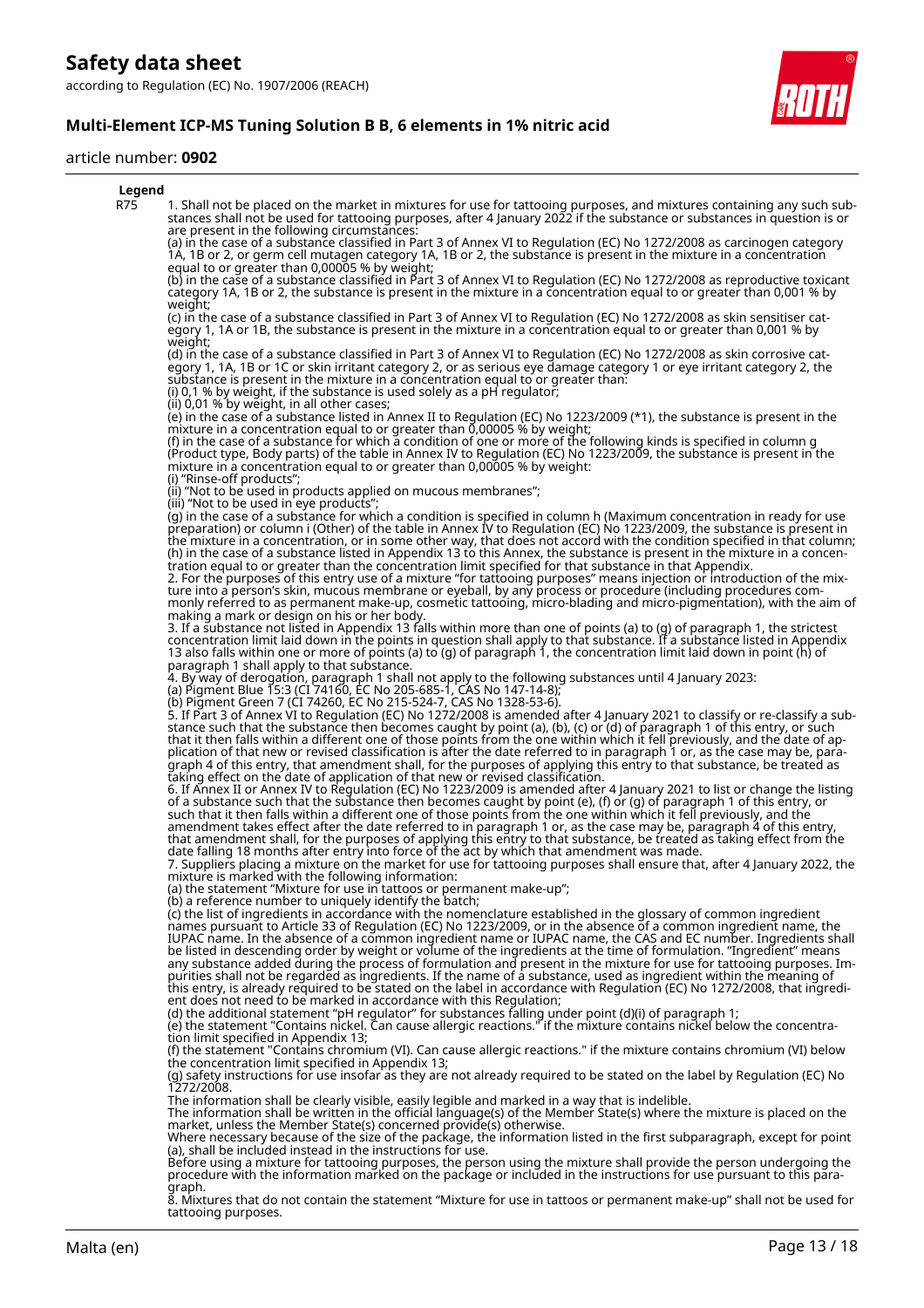according to Regulation (EC) No. 1907/2006 (REACH)



# **Multi-Element ICP-MS Tuning Solution B B, 6 elements in 1% nitric acid**

#### article number: **0902**

#### **Legend**

9. This entry does not apply to substances that are gases at temperature of 20 °C and pressure of 101,3 kPa, or generate a vapour pressure of more than 300 kPa at temperature of 50 °C, with the exception of formaldehyde (CAS No 50- 00-0, EC No 200-001-8).

10. This entry does not apply to the placing on the market of a mixture for use for tattooing purposes, or to the use of a mixture for tattooing purposes, when placed on the market exclusively as a medical device or an accessory to a medical device, within the meaning of Regulation (EU) 2017/745, or when used exclusively as a medical device or an accessory to a medical device, within the same meaning. Where the placing on the market or use may not be exclusively as a medical device or an accessory to a medical device, the requirements of Regulation (EU) 2017/745 and of this Regulation shall apply cumulatively.

#### **List of substances subject to authorisation (REACH, Annex XIV)/SVHC - candidate list**

None of the ingredients are listed.

#### **Seveso Directive**

| 2012/18/EU (Seveso III) |                                       |                                                                                            |              |
|-------------------------|---------------------------------------|--------------------------------------------------------------------------------------------|--------------|
| <b>No</b>               | Dangerous substance/hazard categories | Qualifying quantity (tonnes) for the application of lower and upper-tier re-<br>quirements | <b>Notes</b> |
|                         | not assigned                          |                                                                                            |              |

#### **Deco-Paint Directive**

| <b>VOC</b> | 0 % |
|------------|-----|
| content    | 09/ |
|            |     |

#### **Industrial Emissions Directive (IED)**

| VOC content                                | 0 %  |
|--------------------------------------------|------|
| VOC content (Water content was discounted) | 09/1 |

### **Directive on the restriction of the use of certain hazardous substances in electrical and electronic equipment (RoHS)**

none of the ingredients are listed

#### **Regulation concerning the establishment of a European Pollutant Release and Transfer Register (PRTR)**

none of the ingredients are listed

#### **Regulation on the marketing and use of explosives precursors**

| Explosives precursors which are subject to restrictions |               |                             |                |                       |                                                                                                           |
|---------------------------------------------------------|---------------|-----------------------------|----------------|-----------------------|-----------------------------------------------------------------------------------------------------------|
| Name of substance                                       | <b>CAS No</b> | <b>Type of registration</b> | <b>Remarks</b> | <b>Limit</b><br>value | <b>Upper</b><br>limit<br>value for<br>the pur-<br>pose of<br>licensing<br>under<br><b>Article</b><br>5(3) |
| Nitric acid % [C ≤ 70 %]                                | 7697-37-2     | Annex I                     |                | 3 % w/w               | 10 % w/w                                                                                                  |

**Legend**

annex I Substances which shall not be made available to members of the general public on their own, or in mixtures or substances including them, except if the concentration is equal to or lower than the limit values set out below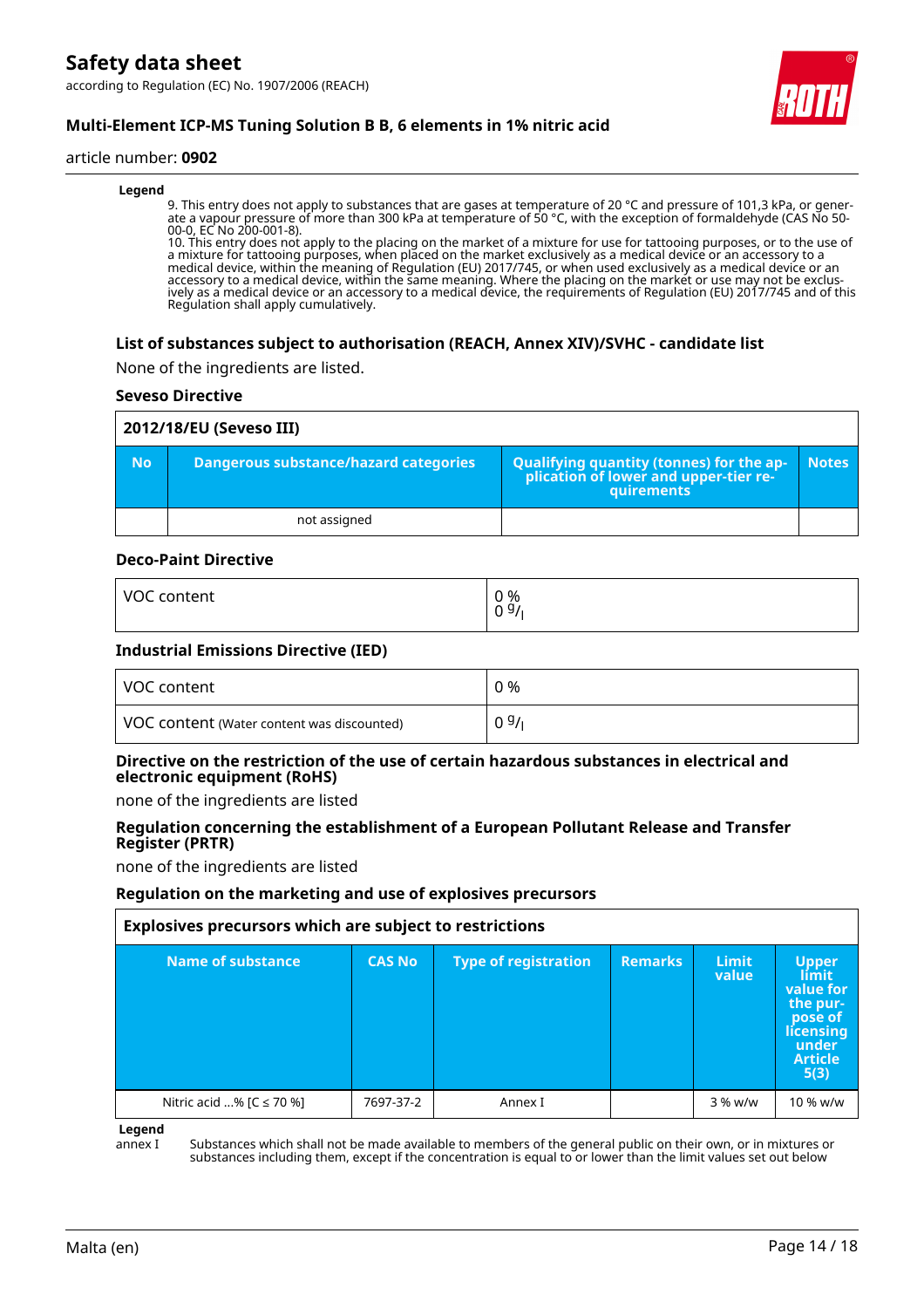

#### article number: **0902**

#### **Additional statements**

If the product is passed on to third parties, in accordance with Article 7 "Notification of the supply chain" of Regulation EU 2019/1148, the information obligation is subject to the entire supply chain and all other provisions mentioned in Article 7 on restricted and regulated raw materials.

#### **Regulation on drug precursors**

none of the ingredients are listed

#### **Regulation on substances that deplete the ozone layer (ODS)**

none of the ingredients are listed

#### **Regulation concerning the export and import of hazardous chemicals (PIC)**

none of the ingredients are listed

#### **Regulation on persistent organic pollutants (POP)**

none of the ingredients are listed

#### **Other information**

Directive 94/33/EC on the protection of young people at work. Observe employment restrictions under the Maternity Protection Directive (92/85/EEC) for expectant or nursing mothers.

#### **National inventories**

| <b>Country</b> | <b>Inventory</b> | <b>Status</b>                  |
|----------------|------------------|--------------------------------|
| AU             | <b>AICS</b>      | not all ingredients are listed |
| CA             | <b>DSL</b>       | not all ingredients are listed |
| <b>CN</b>      | <b>IECSC</b>     | not all ingredients are listed |
| EU             | <b>ECSI</b>      | all ingredients are listed     |
| EU             | REACH Reg.       | not all ingredients are listed |
| IP             | <b>CSCL-ENCS</b> | not all ingredients are listed |
| KR             | KECI             | not all ingredients are listed |
| <b>MX</b>      | <b>INSQ</b>      | not all ingredients are listed |
| NZ             | <b>NZIOC</b>     | not all ingredients are listed |
| <b>PH</b>      | <b>PICCS</b>     | not all ingredients are listed |
| <b>TR</b>      | <b>CICR</b>      | not all ingredients are listed |
| <b>TW</b>      | <b>TCSI</b>      | all ingredients are listed     |
| US             | <b>TSCA</b>      | not all ingredients are listed |

#### **Legend**

| <u>radina</u> |                                                                         |
|---------------|-------------------------------------------------------------------------|
| AICS          | Australian Inventory of Chemical Substances                             |
| <b>CICR</b>   | Chemical Inventory and Control Regulation                               |
|               | CSCL-ENCS List of Existing and New Chemical Substances (CSCL-ENCS)      |
| <b>DSL</b>    | Domestic Substances List (DSL)                                          |
| ECSI          | EC Substance Inventory (EINECS, ELINCS, NLP)                            |
| IECSC         | Inventory of Existing Chemical Substances Produced or Imported in China |
| INSO          | National Inventory of Chemical Substances                               |
| KECI          | Korea Existing Chemicals Inventory                                      |
| NZIoC         | New Zealand Inventory of Chemicals                                      |
| <b>PICCS</b>  | Philippine Inventory of Chemicals and Chemical Substances (PICCS)       |
|               | REACH Reg. REACH registered substances                                  |
| TCSI          | Taiwan Chemical Substance Inventory                                     |
| TSCA          | Toxic Substance Control Act                                             |

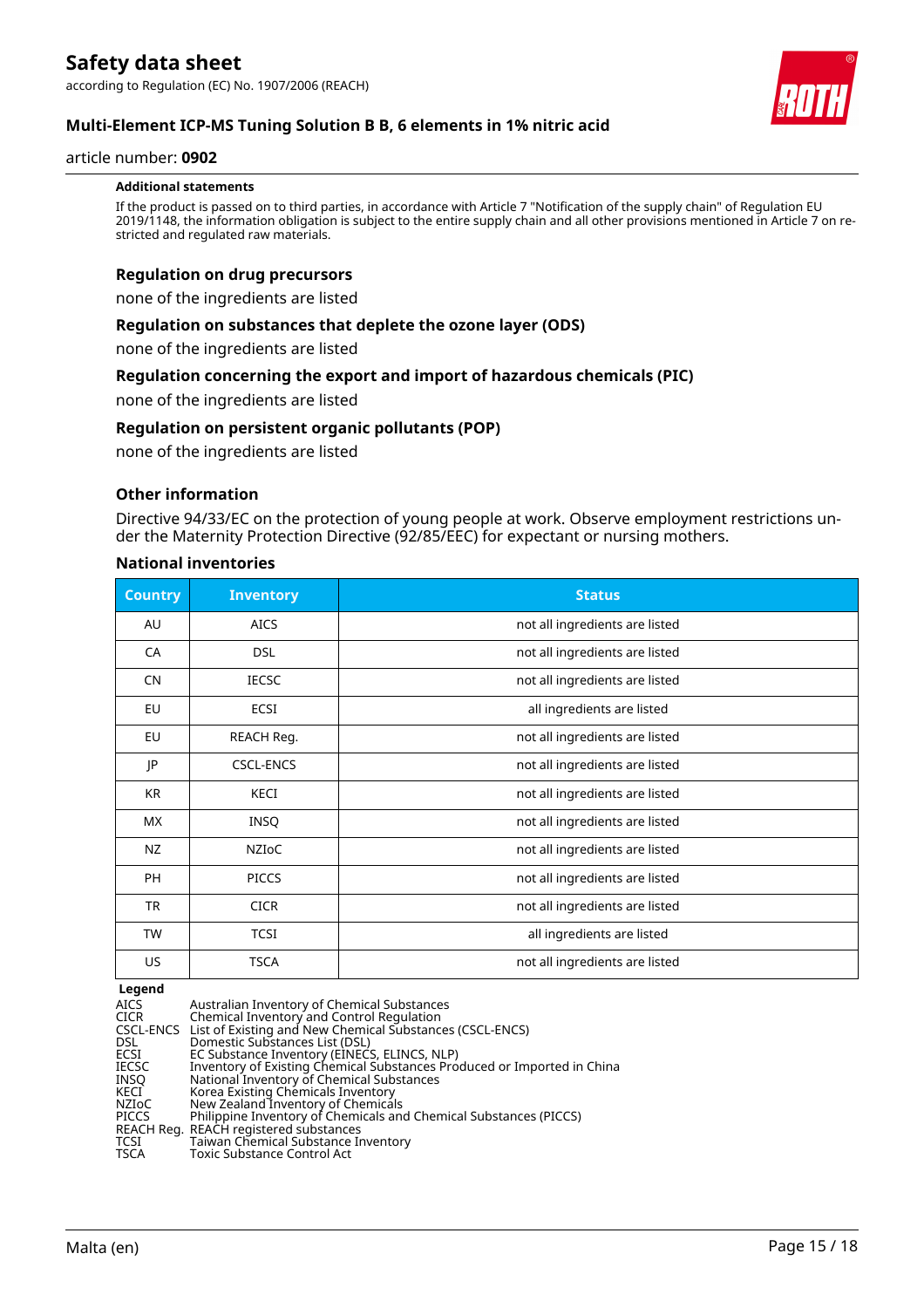according to Regulation (EC) No. 1907/2006 (REACH)



article number: **0902**

# **15.2 Chemical Safety Assessment**

Chemical safety assessments for substances in this mixture were not carried out.

# **SECTION 16: Other information**

### **Indication of changes (revised safety data sheet)**

Alignment to regulation: Regulation (EC) No. 1907/2006 (REACH), amended by 2020/878/EU

| <b>Section</b> | <b>Former entry (text/value)</b>                                                    | <b>Actual entry (text/value)</b>                                                                                                | Safety-<br>relev-<br>ant |
|----------------|-------------------------------------------------------------------------------------|---------------------------------------------------------------------------------------------------------------------------------|--------------------------|
| 2.1            |                                                                                     | Classification according to Regulation (EC) No<br>1272/2008 (CLP):<br>change in the listing (table)                             | yes                      |
| 2.1            | Remarks:<br>For full text of Hazard- and EU Hazard-state-<br>ments: see SECTION 16. |                                                                                                                                 | yes                      |
| 2.2            |                                                                                     | Pictograms:<br>change in the listing (table)                                                                                    | yes                      |
| 2.2            |                                                                                     | Precautionary statements - prevention:<br>change in the listing (table)                                                         | yes                      |
| 2.2            | Precautionary statements - response                                                 |                                                                                                                                 | yes                      |
| 2.2            |                                                                                     | Precautionary statements - response:<br>change in the listing (table)                                                           | yes                      |
| 2.2            | Hazardous ingredients for labelling:<br>Nitric acid                                 | Hazardous ingredients for labelling:<br>Nitric acid % [C ≤ 70 %]                                                                | yes                      |
| 2.2            | contains:<br>Nitric acid                                                            | contains:<br>Nitric acid % [C ≤ 70 %]                                                                                           | yes                      |
| 2.3            | Other hazards:<br>There is no additional information.                               | Other hazards                                                                                                                   | yes                      |
| 2.3            |                                                                                     | Results of PBT and vPvB assessment:<br>This mixture does not contain any substances<br>that are assessed to be a PBT or a vPvB. | yes                      |

Restructuring: section 9, section 14

#### **Abbreviations and acronyms**

| Abbr.      | <b>Descriptions of used abbreviations</b>                                                                                                                                                                                       |
|------------|---------------------------------------------------------------------------------------------------------------------------------------------------------------------------------------------------------------------------------|
| 2006/15/EC | Commission Directive establishing a second list of indicative occupational exposure limit values in imple-<br>mentation of Council Directive 98/24/EC and amending Directives 91/322/EEC and 2000/39/EC                         |
| Acute Tox. | Acute toxicity                                                                                                                                                                                                                  |
| <b>ADN</b> | Accord européen relatif au transport international des marchandises dangereuses par voies de naviga-<br>tion intérieures (European Agreement concerning the International Carriage of Dangerous Goods by In-<br>land Waterways) |
| <b>ADR</b> | Accord relatif au transport international des marchandises dangereuses par route (Agreement concern-<br>ing the International Carriage of Dangerous Goods by Road)                                                              |
| <b>ATE</b> | <b>Acute Toxicity Estimate</b>                                                                                                                                                                                                  |
| CAP. 424   | Occupational Health and Safety Authority Act (CAP. 424)                                                                                                                                                                         |
| CAS        | Chemical Abstracts Service (service that maintains the most comprehensive list of chemical substances)                                                                                                                          |
| Ceiling-C  | Ceiling value                                                                                                                                                                                                                   |

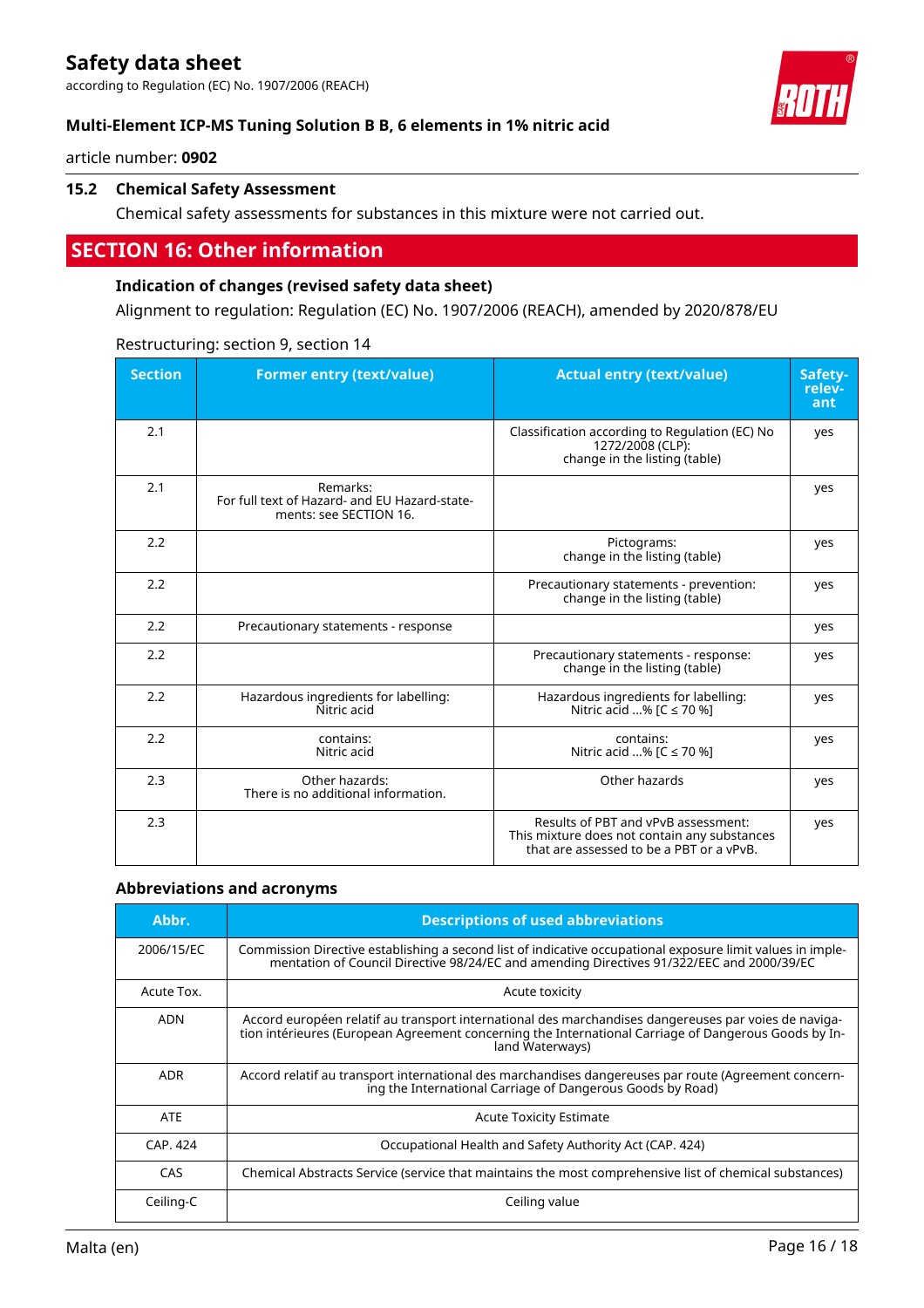according to Regulation (EC) No. 1907/2006 (REACH)



# **Multi-Element ICP-MS Tuning Solution B B, 6 elements in 1% nitric acid**

# article number: **0902**

| Abbr.           | <b>Descriptions of used abbreviations</b>                                                                                                                                              |
|-----------------|----------------------------------------------------------------------------------------------------------------------------------------------------------------------------------------|
| <b>CLP</b>      | Regulation (EC) No 1272/2008 on classification, labelling and packaging of substances and mixtures                                                                                     |
| <b>DGR</b>      | Dangerous Goods Regulations (see IATA/DGR)                                                                                                                                             |
| EC No           | The EC Inventory (EINECS, ELINCS and the NLP-list) is the source for the seven-digit EC number, an identi-<br>fier of substances commercially available within the EU (European Union) |
| <b>EINECS</b>   | European Inventory of Existing Commercial Chemical Substances                                                                                                                          |
| <b>ELINCS</b>   | European List of Notified Chemical Substances                                                                                                                                          |
| EmS             | <b>Emergency Schedule</b>                                                                                                                                                              |
| Eye Dam.        | Seriously damaging to the eye                                                                                                                                                          |
| Eye Irrit.      | Irritant to the eye                                                                                                                                                                    |
| GHS             | "Globally Harmonized System of Classification and Labelling of Chemicals" developed by the United Na-<br>tions                                                                         |
| <b>IATA</b>     | <b>International Air Transport Association</b>                                                                                                                                         |
| <b>IATA/DGR</b> | Dangerous Goods Regulations (DGR) for the air transport (IATA)                                                                                                                         |
| <b>ICAO</b>     | International Civil Aviation Organization                                                                                                                                              |
| <b>ICAO-TI</b>  | Technical instructions for the safe transport of dangerous goods by air                                                                                                                |
| <b>IMDG</b>     | <b>International Maritime Dangerous Goods Code</b>                                                                                                                                     |
| IMDG-Code       | International Maritime Dangerous Goods Code                                                                                                                                            |
| index No        | The Index number is the identification code given to the substance in Part 3 of Annex VI to Regulation<br>(EC) No 1272/2008                                                            |
| <b>IOELV</b>    | Indicative occupational exposure limit value                                                                                                                                           |
| <b>LC50</b>     | Lethal Concentration 50%: the LC50 corresponds to the concentration of a tested substance causing 50 %<br>lethality during a specified time interval                                   |
| Met. Corr.      | Substance or mixture corrosive to metals                                                                                                                                               |
| <b>NLP</b>      | No-Longer Polymer                                                                                                                                                                      |
| Ox. Liq.        | Oxidising liquid                                                                                                                                                                       |
| PBT             | Persistent, Bioaccumulative and Toxic                                                                                                                                                  |
| ppm             | Parts per million                                                                                                                                                                      |
| <b>REACH</b>    | Registration, Evaluation, Authorisation and Restriction of Chemicals                                                                                                                   |
| RID             | Règlement concernant le transport International ferroviaire des marchandises Dangereuses (Regula-<br>tions concerning the International carriage of Dangerous goods by Rail)           |
| Skin Corr.      | Corrosive to skin                                                                                                                                                                      |
| Skin Irrit.     | Irritant to skin                                                                                                                                                                       |
| STEL            | Short-term exposure limit                                                                                                                                                              |
| <b>SVHC</b>     | Substance of Very High Concern                                                                                                                                                         |
| <b>TWA</b>      | Time-weighted average                                                                                                                                                                  |
| <b>VOC</b>      | Volatile Organic Compounds                                                                                                                                                             |
| vPvB            | Very Persistent and very Bioaccumulative                                                                                                                                               |